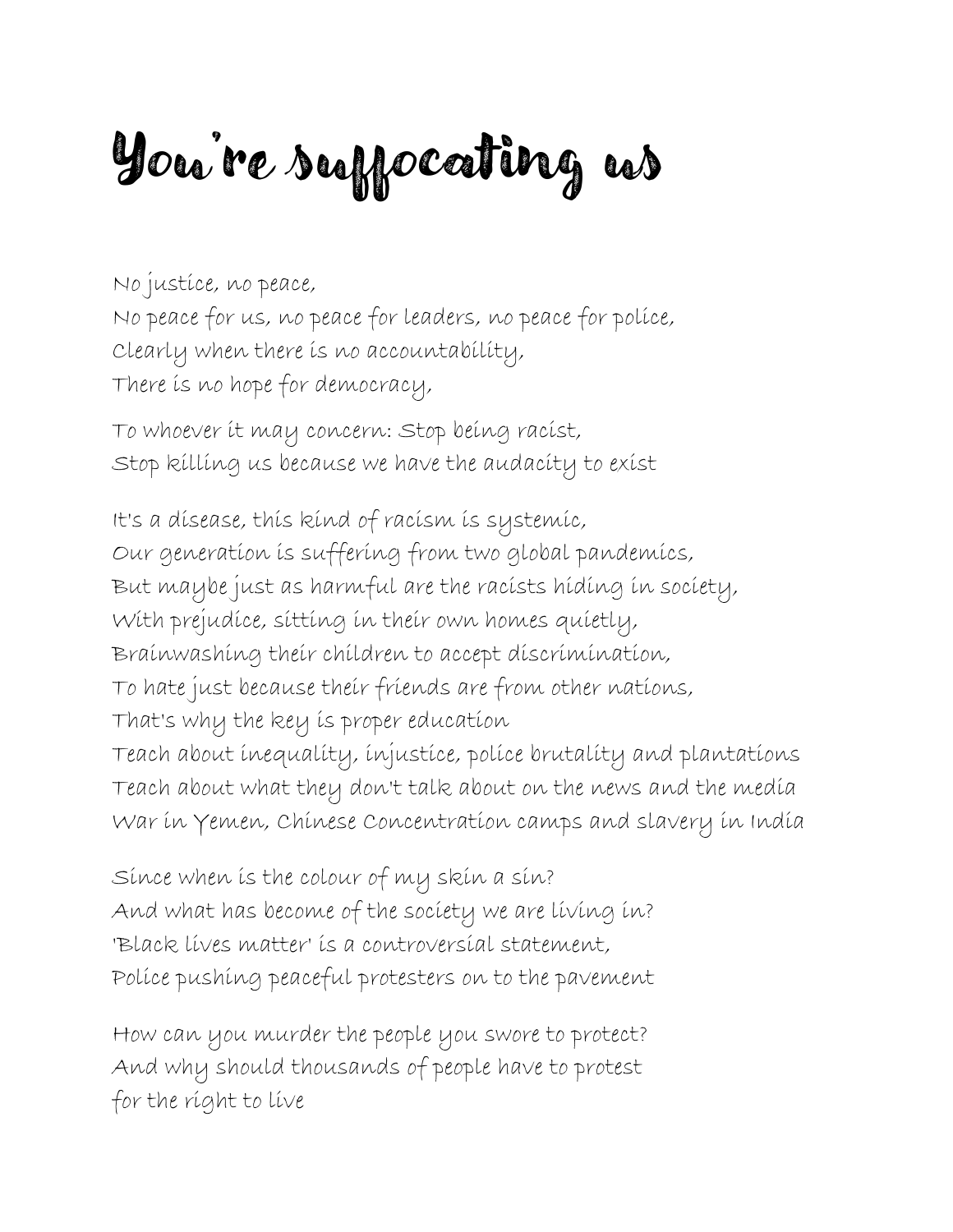Without being shot.

How can a human put a knee on another human's neck for nearly nine minutes because they have more melanin in their body? The worst part is, they're not even sorry

This same melanin helps protects us from skin cancer What makes us black? Melanin is the answer and if you look at the science, and stop inventing lies, you'll see that being racist is as stupid as discriminating because of the colour of their eyes

They are taking away life for no reason Forget about racist, that's just evil

You're suffocating us, you've got your knee on our necks Leaving us to wonder: Whose life are you taking next? You won't let s breathe, yet some of you claim to be religious, And all you do is sit around being uneducated and malicious Do you think God supports how you are treating his beautiful creation?

He loves us all the same, with no discrimination

To Breonna, Tamir, Shukri, George: Rest in power, The same goes to so many others that I can't name - it would take hours To the rest of us: We need to wake up. Racism has been speaking for too long; We must disrupt

Or situation isn't great, I'm not going to lie